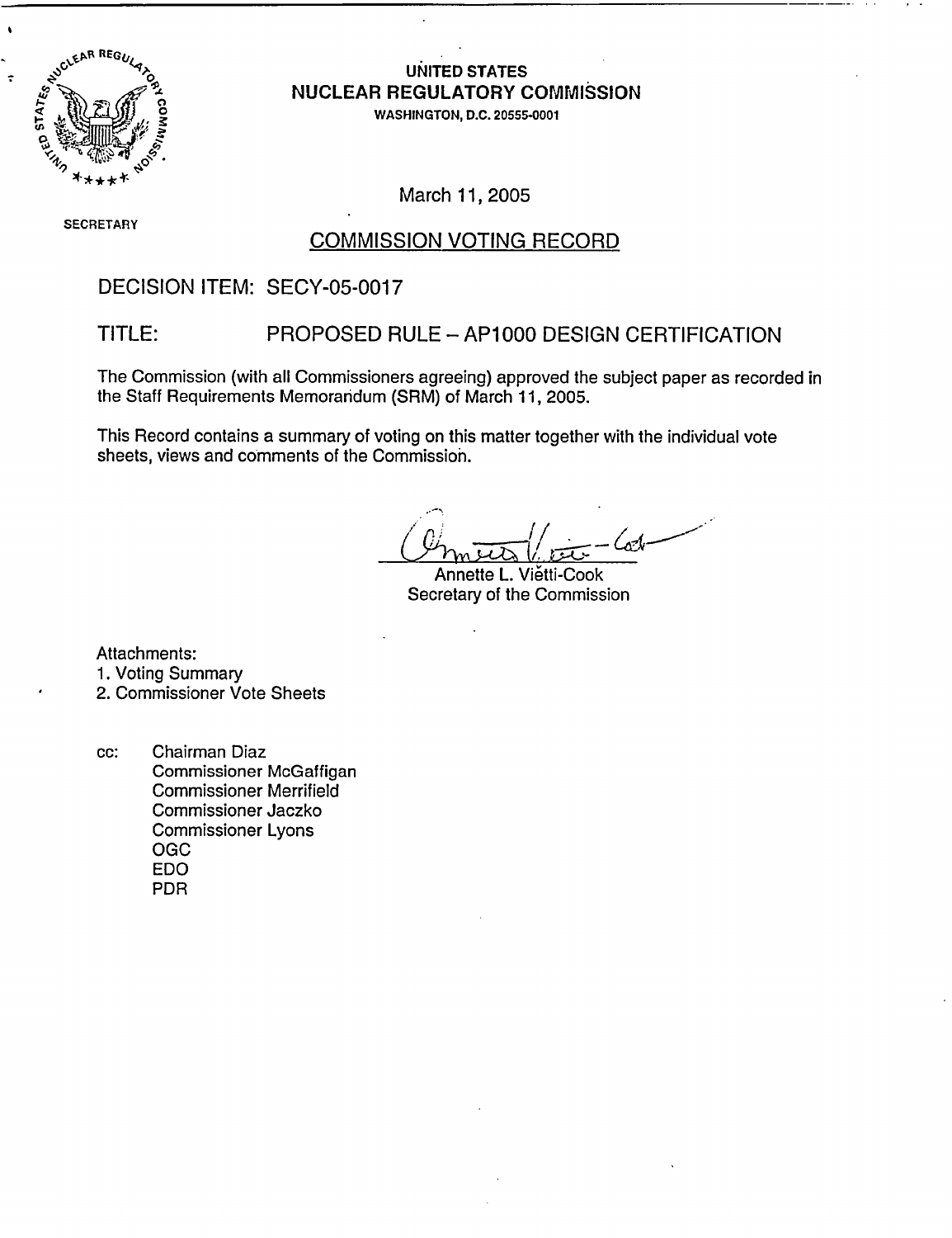## VOTING SUMMARY - SECY-05-0017

 $\ddot{\phantom{0}}$ 

 $\ddot{\cdot}$ 

 $\ddot{\phantom{a}}$ 

## RECORDED VOTES

|                         | APRVD DISAPRVD ABSTAIN PARTICIP COMMENTS | NOT | <b>DATE</b> |
|-------------------------|------------------------------------------|-----|-------------|
| CHRM. DIAZ              | X                                        | X   | 2/10/05     |
| COMR. McGAFFIGAN        | $\mathsf{X}$                             | X   | 2/25/05     |
| <b>COMR. MERRIFIELD</b> | X,                                       | X   | 2/14/05     |
| COMR. JACZKO            | X                                        | X   | 3/4/05      |
| <b>COMR. LYONS</b>      | Χ                                        | X   | 2/19/05     |

## COMMENT RESOLUTION

In their vote sheets, all Commissioners approved the staff's recommendation and provided some additional comments. Subsequently, the comments of the Commission were incorporated into the guidance to staff as reflected in the SRM issued on March 11, 2005.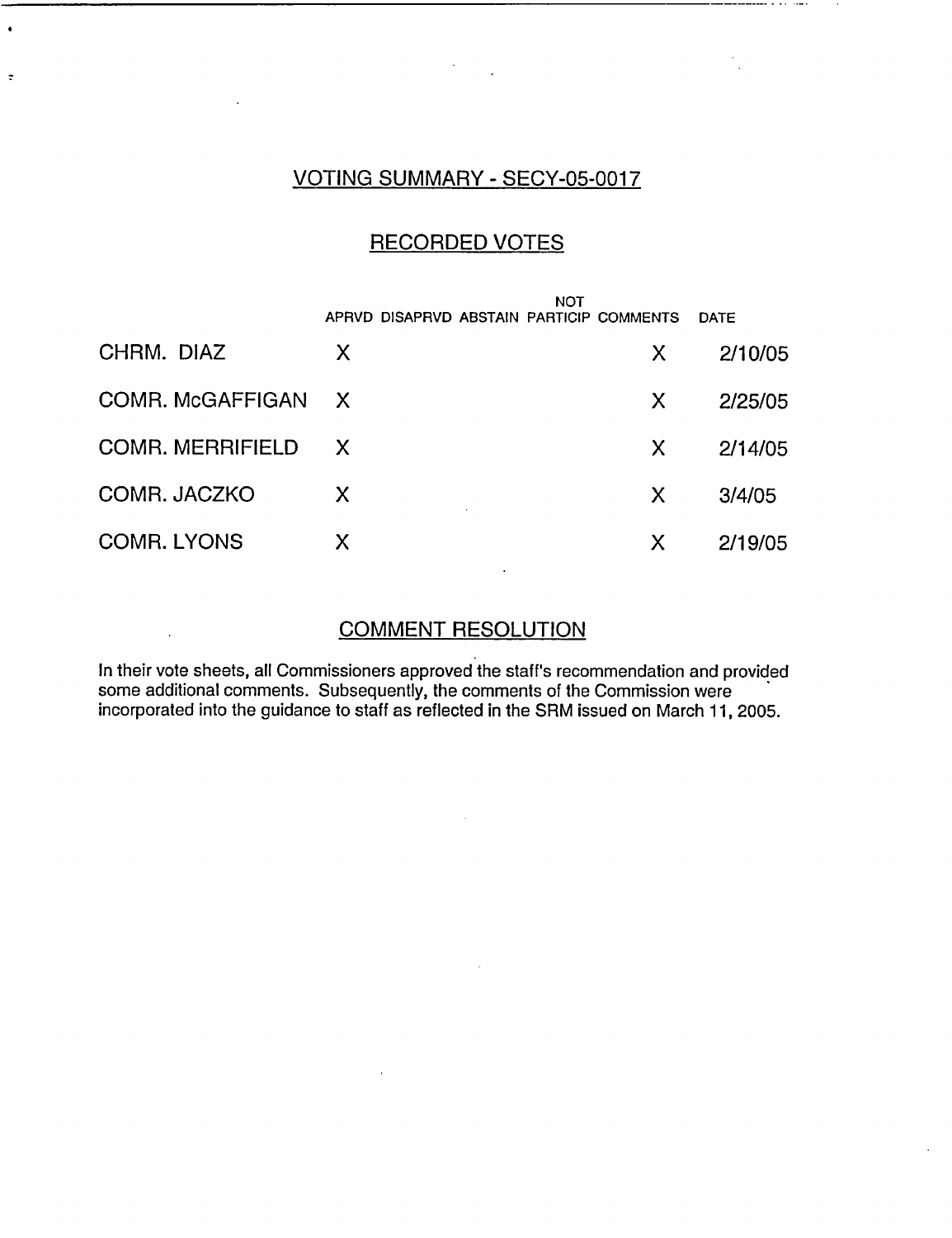## RESPONSE SHEET

TO: Annette Vietti-Cook, Secretary

FROM: CHAIRMAN DIAZ

SUBJECT: **SECY-05-0017 - PROPOSED RULE - AP1000 DESIGN CERTIFICATION**

w/comments Approved xx y Pisapproved \_\_\_\_ Abstain \_\_\_\_ Not Participating

## COMMENTS:

See attached comments.

SIG 7;-t **QIe** o

DATE

Entered on "STARS" Yes  $\sqrt{}$  No \_\_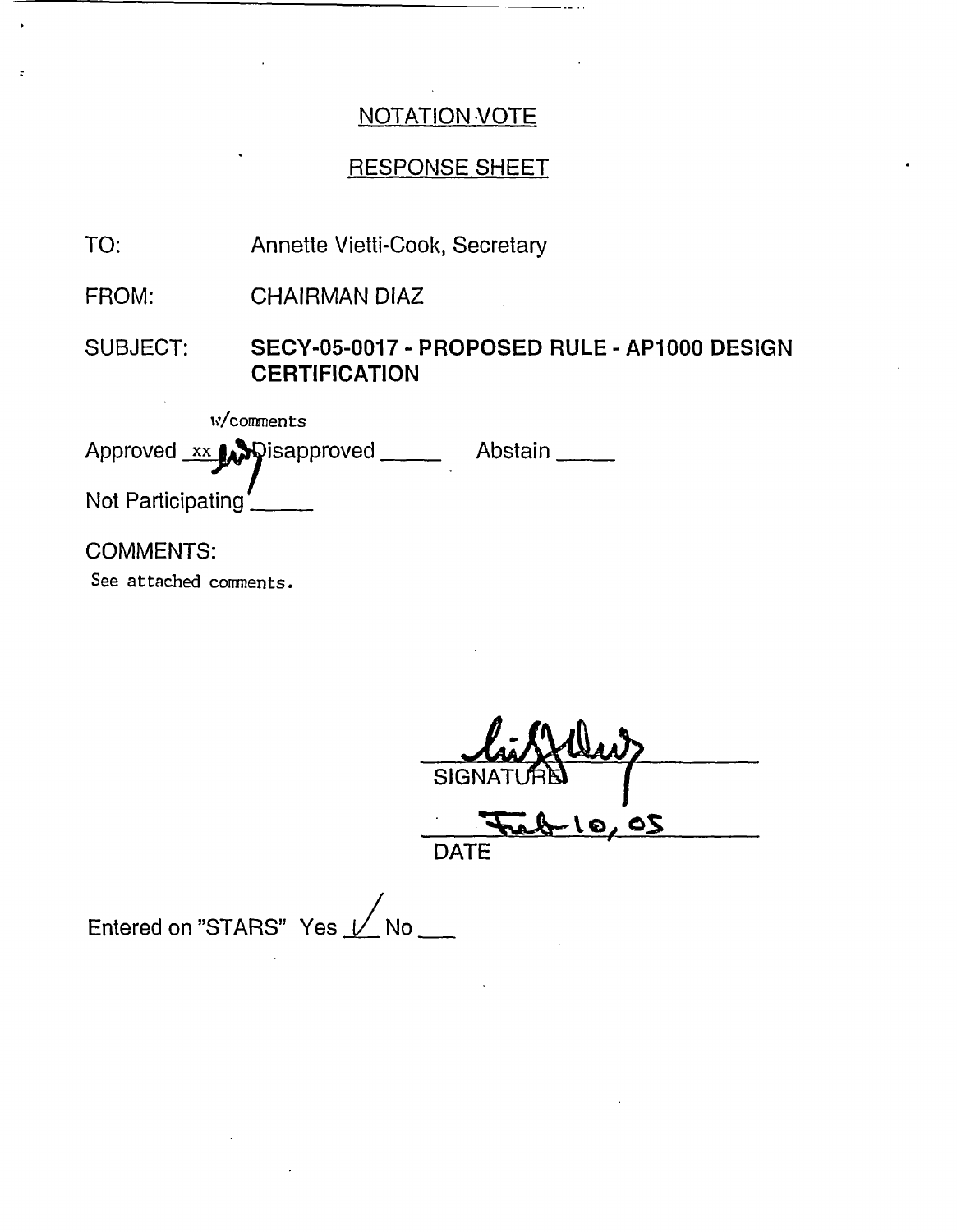#### Chairman Diaz's Comments on SECY-05-0017

I approve issuance of the draft rule for public comment and the recommendations contained in SECY-05-0017, "Proposed Rule - AP1000 Design Certification" subject to the to the following revisions;

- The statement, "The NRC is considering whether to create a definition using this explanation for the purposes of using paragraph B.5.c," should be removed from page 29 of the statement of consideration. Paragraph B.5.c has been included in prior design certifications and is well understood. At this time it is unnecessary to create a new definition.
- The statement, "Finally, the Commission concludes that the AP1000 design would not exclude severe accident mitigation design alternatives for a future facility that would prove cost beneficial had they been considered as part of the original design certification application." should be removed from page 42 of the statement of consideration. This statement is ambiguous and unnecessary.
- The Section 4.0 of the environmental assessment, "Alternatives to the Proposed Action," should be updated to reflect the fact that final design approval was granted in September of 2004 and not approving the design is no longer an alternative.
- The units for frequency on page 27 of the Environmental Assessment should be corrected.
- The note in both the statement of consideration and the environmental assessment related to access to ADAMS being temporarily suspended should be updated to reflect the current status of public access to ADAMS.
- The attached editorial corrections should be made.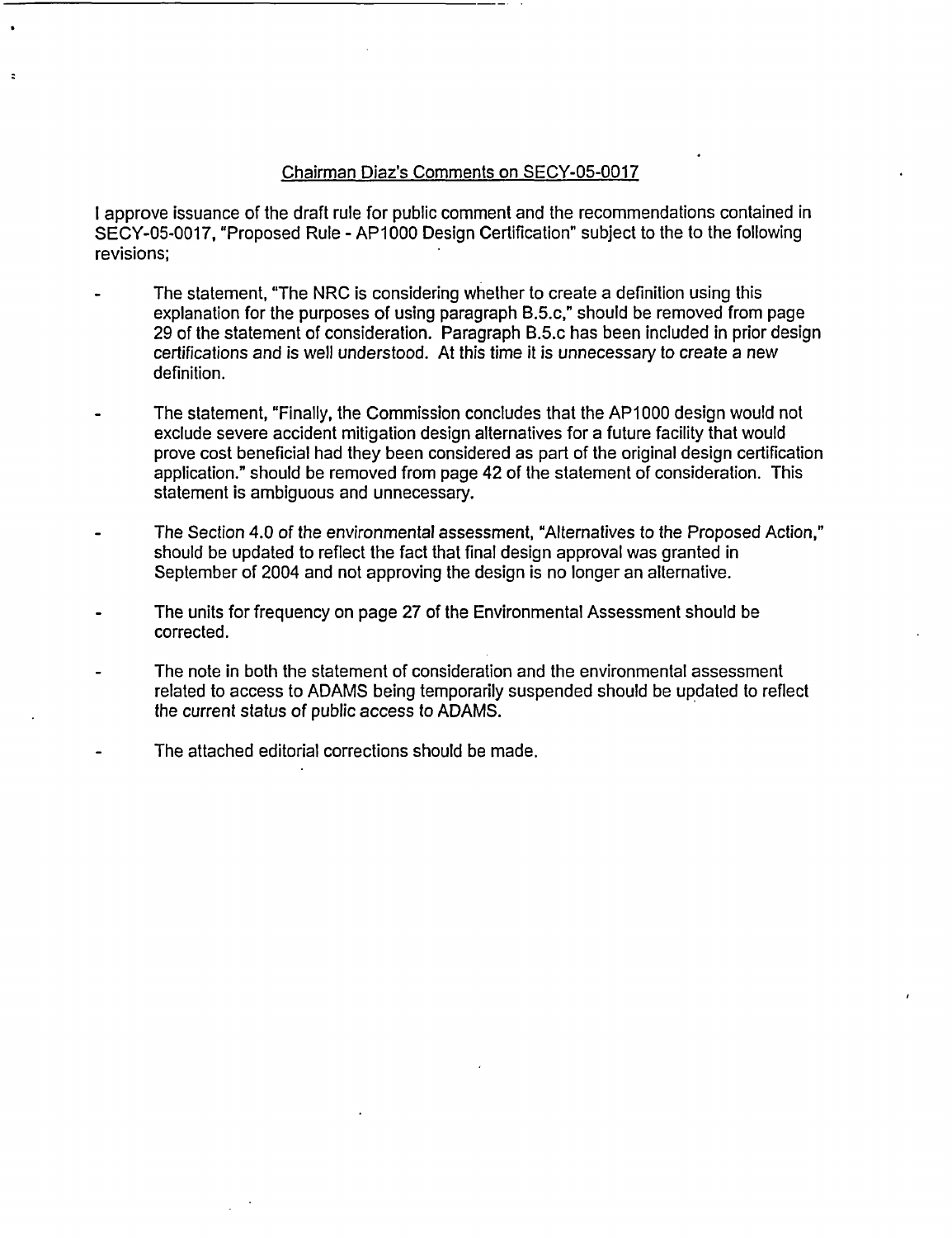achieve the Commission's goals for design certification, the evaluation would need to consider all of the matters that were resolved in the DCD, such as generic issue resolutions that are relevant to the proposed departure. The benefits of the early resolution of safety issues would be lost if departures from the DCD were made that violated these resolutions without appropriate review.

The evaluation of the relevant matters would need to consider the proposed departure over the full range of power operation from startup to shutdown, as it relates to anticipated operational occurrences, transients, design-basis accidents, and severe accidents. The evaluation would also have to include a review of all relevant secondary references from the DCD because Tier 2 information, which is intended to be treated as a requirement, would be contained in the secondary references. The evaluation would consider Tables 14.3-1 through 14.3-8 and 19.59-18 of the generic DCD to ensure that the proposed change does not impact Tier 1 information. These tables contain cross-references from the safety analyses and probabilistic risk assessment in Tier 2 to the important parameters that were included in Tier 1. Although many issues and analyses could have been cross-referenced, the listings in these tables were developed only for key analyses for the API 000 design.

A party to an adjudicatory proceeding (e.g., for issuance of a COL) who believes that an applicant or licensee has not complied with paragraph V111.B.5 when departing from Tier 2 information, would be permitted'petition to admit such a contention into the proceeding under paragraph B.5.f. This provision has been proposed because an incorrect departure from the requirements of this appendix essentially would place the departure outside of the scope of the Commission's safety finding in the design certification rulemaking. Therefore, it follows that properly founded contentions alleging such incorrectly implemented departures could not be considered "resolved" by this rulemaking. As set forth in paragraph B.5.f, the petition would have to comply with the requirements of 10 CFR 2.309 and show that the departure does not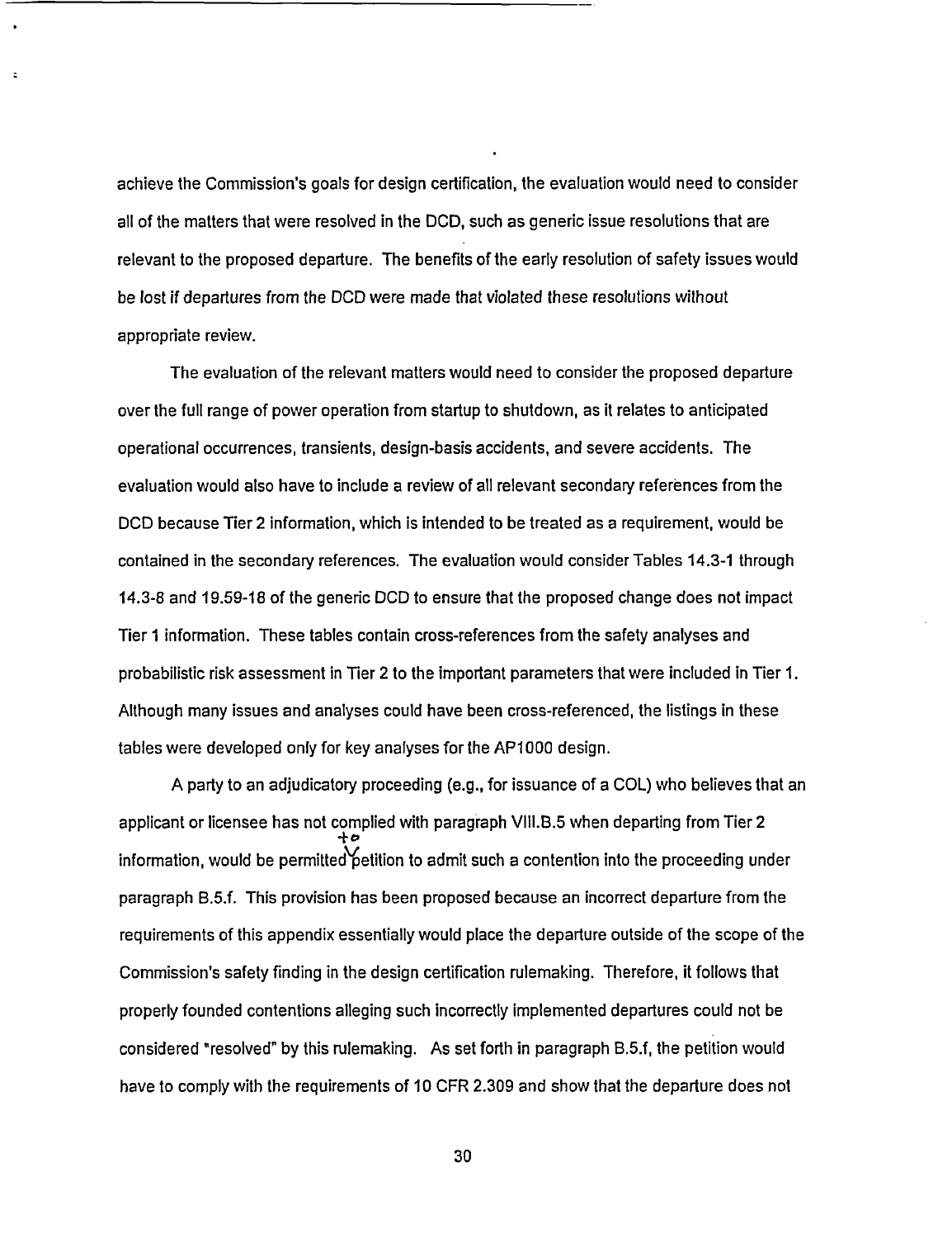# UNITED STATES NUCLEAR REGULATORY COMMISSION ENVIRONMENTAL ASSESSMENT AND FINDING OF NO SIGNIFICANT IMPACT RELATING TO THE CERTIFICATION OF THE APiOQO STANDARD PLANT DESIGN DOCKET NO. 52-006

The U.S. Nuclear Regulatory Commission (NRC) has issued a design certification for the Advanced Passive 1000 (AP1000) design in response to an application submitted on March 28, 2002, by Westinghouse Electric Company LLC (hereinafter referred to as Westinghouse). A design certification is a rulemaking that amends 10 CFR Part 52.

The NRC has performed an environmental assessment (EA) of the environmental impacts of the proposed new rule and has documented its findings of no significant impact in accordance with the requirements of 10 CFR 51.21 and the National Environmental Policy Act of 1969 (NEPA), as amended. This EA also addresses the severe accident mitigation design alternatives (SAMDAs), that the NRC has to considered as part of this EA for the AP1000 design. This EA does not address the site-specific environmental impacts of constructing and operating a facility, that references the AP1 000 design certification; such impacts will be evaluated as part of any application or applications for the siting, construction, or operation of a facility.

As discussed in detail in Section 4.0 of this EA, the NRC determined that issuing this design certification does not constitute a major Federal action significantly affecting the quality of the human environment. The basis for this finding of no significant impact is that the design certification would not authorize the siting, construction, or operation of a facility of an AP1000 reactor design. Rather, the certification would merely codify the AP1000 design in a rule that

-3-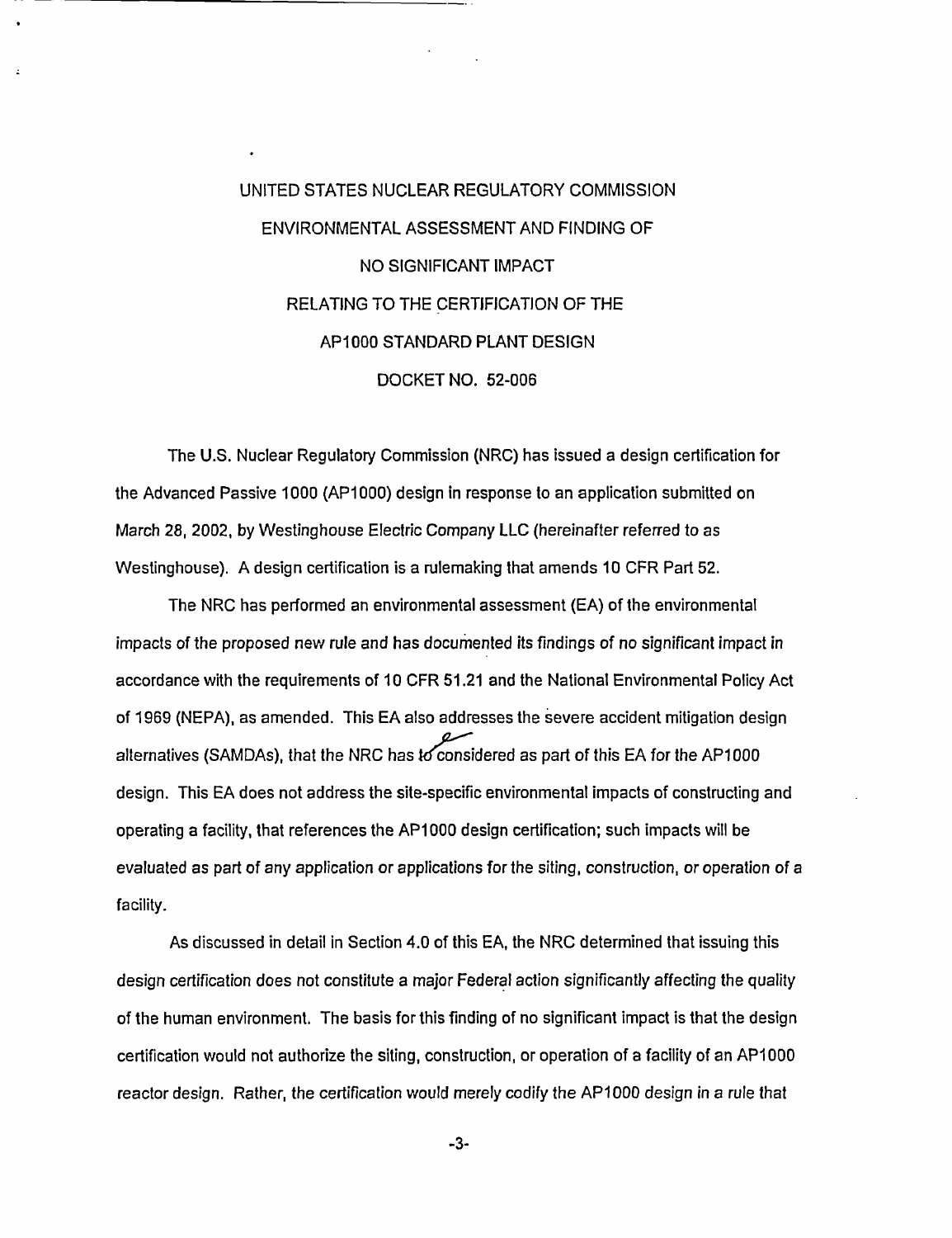- 5. Active high pressure safety injection system (HPSI): A safety-related active HPSI system could be added that would be capable of preventing a core melt for all events except the large-break LOCA and ATWS. Note, however, that this design alternative is not consistentwith the AP1000 design objectives. The AP1000 would change from a plant with passive systems to a plant with passive and active systems.
- 6. Steam generator (SG) shell-side heat removal system: This design alternative would involve the installation of a passive safety-related heat removal system to the secondary side of the SGs. This enhancement would provide closed-loop secondary-system cooling by means of natural circulation and stored water cooling, thereby preventing the loss of the primary heat sink given the loss of startup feedwater (SFW) and the passive RHR heat exchanger (HX).
- 7. Direct steam generator relief flow to the IRWST: To prevent fission product release from bypassing containment during an steam generator tube rupture (SGTR) event (or to reduce the amount released), flow from the SG safety and relief valves could be directed to the IRWST. An alternative, lower cost option would be to redirect flow only from the first-stage safety valve to the IRWST.
- 8. Increased steam generator pressure capability: As an alternative to design alternative (7) above, another method could be used to prevent fission product release from bypassing containment during an SGTR event (or to reduce the amount). This pressure capability alternative method would involve an increase of the SG secondary-side and safety valve setpoint to a level high enough to not allow an SGTR to cause the secondary-system safety valve to open. Although detailed analyses have not been performed, it is estimated that the secondary-side design pressure would have to be increased by several hundred pounds per square inch (psi).

-13-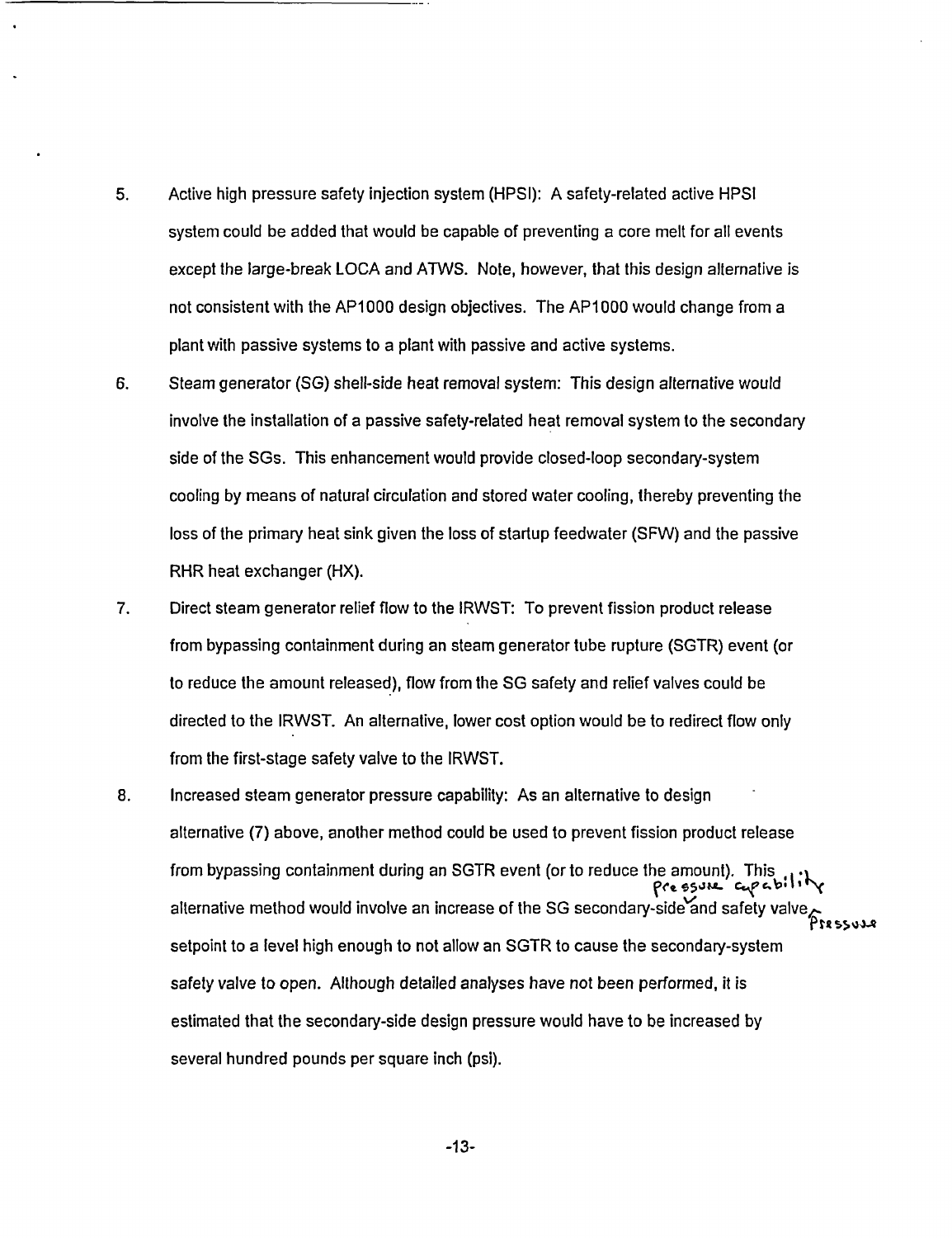## **RESPONSE SHEET**

- TO: Annette Vietti-Cook, Secretary
- FROM: **COMMISSIONER MCGAFFIGAN**
- **SUBJECT:** SECY-05-0017 - PROPOSED RULE - AP1000 DESIGN **CERTIFICATION**

Approved X Disapproved Abstain

Not Participating

l.

**COMMENTS:** 

See attached comments.

SIC **JRE DATE** 

Entered on "STARS" Yes X No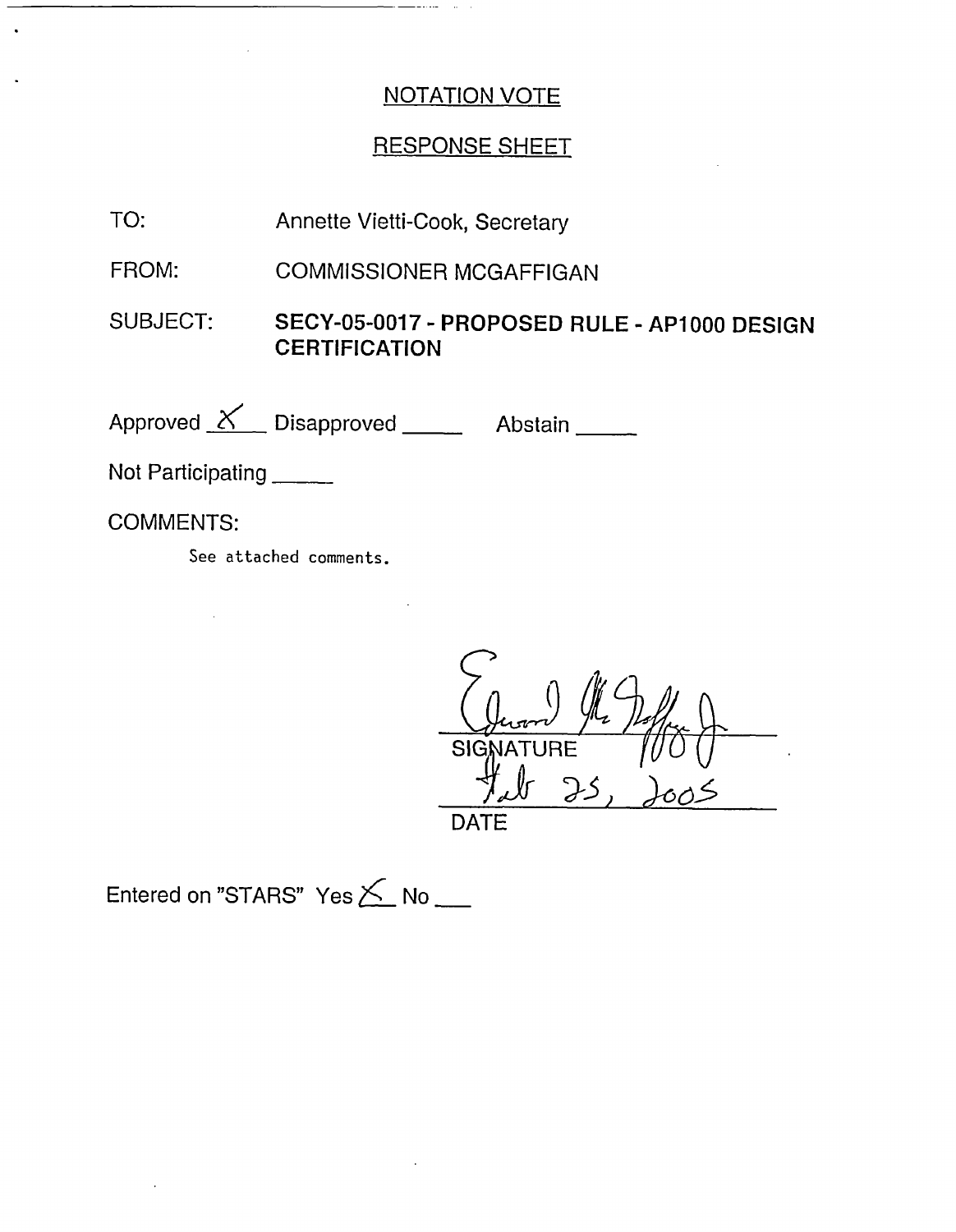#### **Commissioner McGaffigan's Comments on SECY-05-0017**

I approve issuance of the draft rule for public comment and the recommendations contained in SECY-05-0017, "Proposed Rule - AP1000 Design Certification," subject to the to the revisions proposed by Chairman Diaz and my fellow Commissioners. Additionally, I join with Commissioner Merrifield in suggesting to the staff that, should the semi-annual reporting requirement during the construction and application review be determined to be sufficient for the APIOQO design, corresponding changes should be made to Part 52.

 $\int f(x) dx$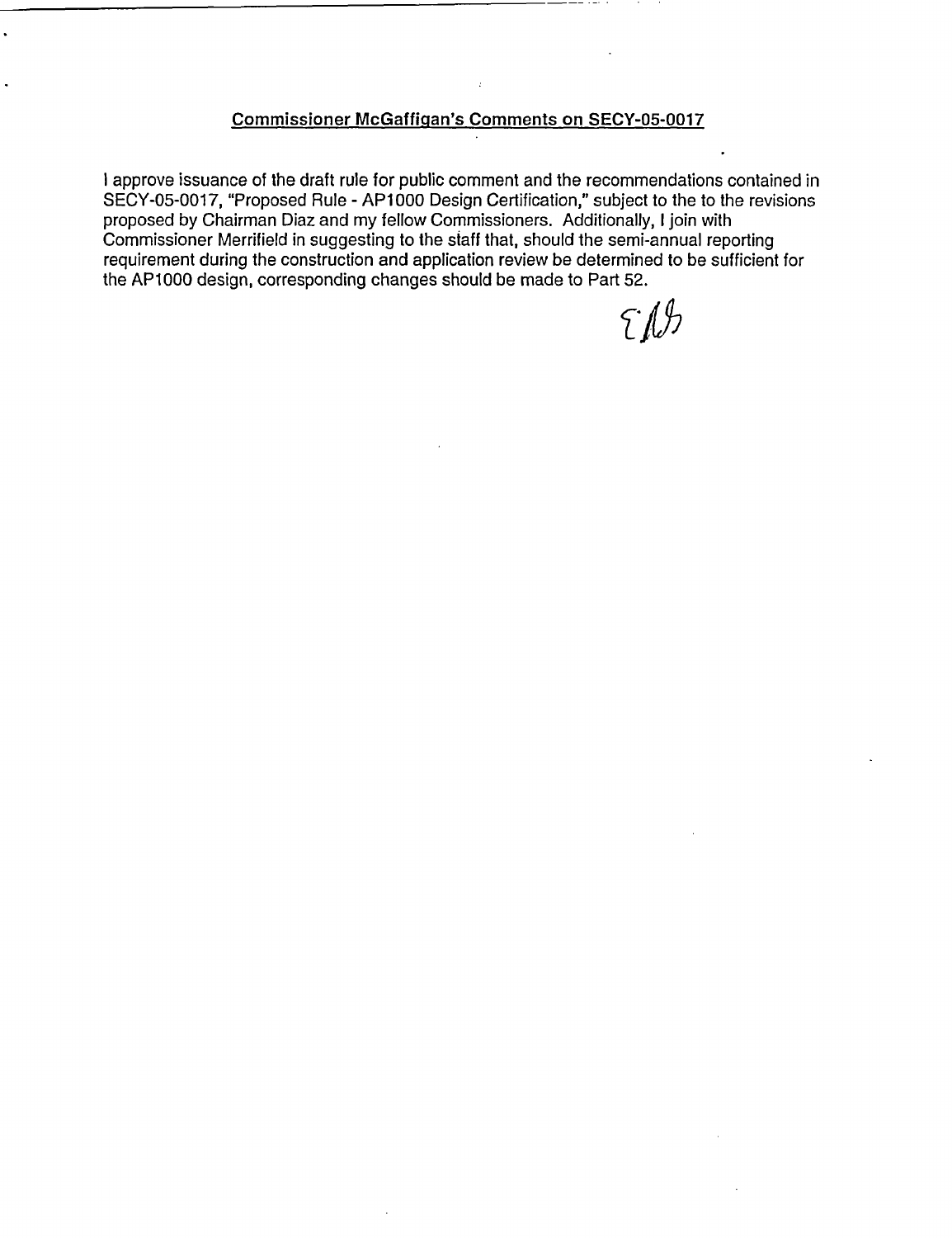# RESPONSE SHEET

| TO:               | Annette Vietti-Cook, Secretary                                       |  |  |
|-------------------|----------------------------------------------------------------------|--|--|
| FROM:             | <b>COMMISSIONER MERRIFIELD</b>                                       |  |  |
| SUBJECT:          | SECY-05-0017 - PROPOSED RULE - AP1000 DESIGN<br><b>CERTIFICATION</b> |  |  |
|                   | Approved / Disapproved ____ Abstain _____                            |  |  |
| Not Participating |                                                                      |  |  |
| <b>COMMENTS:</b>  | See arrached comments.                                               |  |  |

 $\frac{M V V}{S}$ <br>SIGNATURE<br>DATE

Entered on "STARS" Yes 1/No \_\_

 $\ddot{\phantom{0}}$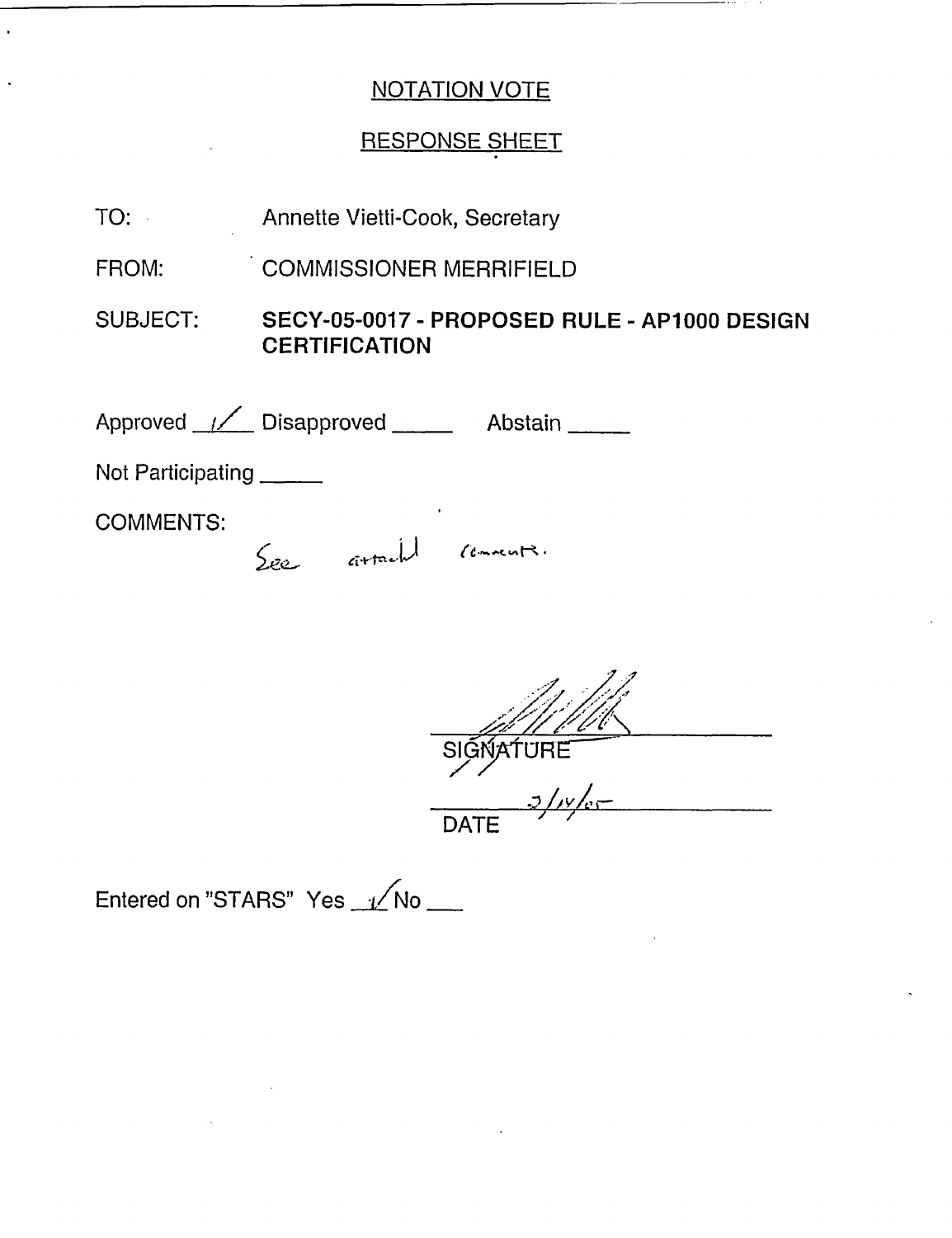#### Commissioner Merrifield's Comments on SECY-05-0017

I agree with the comments made by Chairman Diaz, and I approve issuing SECY-05-0017, Proposed Rule - AP1000 Design Certification, for public comment, subject to the attached editorial comments.

In addition, the proposed rule states that reports describing departures from the design basis document (required by paragraph X.B.1) should be submitted semi-annually rather than annually during the period of construction and application review. This proposal is a change from the design certifications for ABWR, System 80+, and AP600 approved by the Commission in Appendices A, B, and C of 10 CFR Part 52. The previously approved design certifications require quarterly reporting during the construction and application review periods. If the semiannual reporting requirement is determined to be sufficient for the AP1000 design, the staff should consider revising the quarterly reporting requirements in Part 52, Appendices A, B, and C, as part of the ongoing effort to update and correct the licensing processes in Part 52.

of filled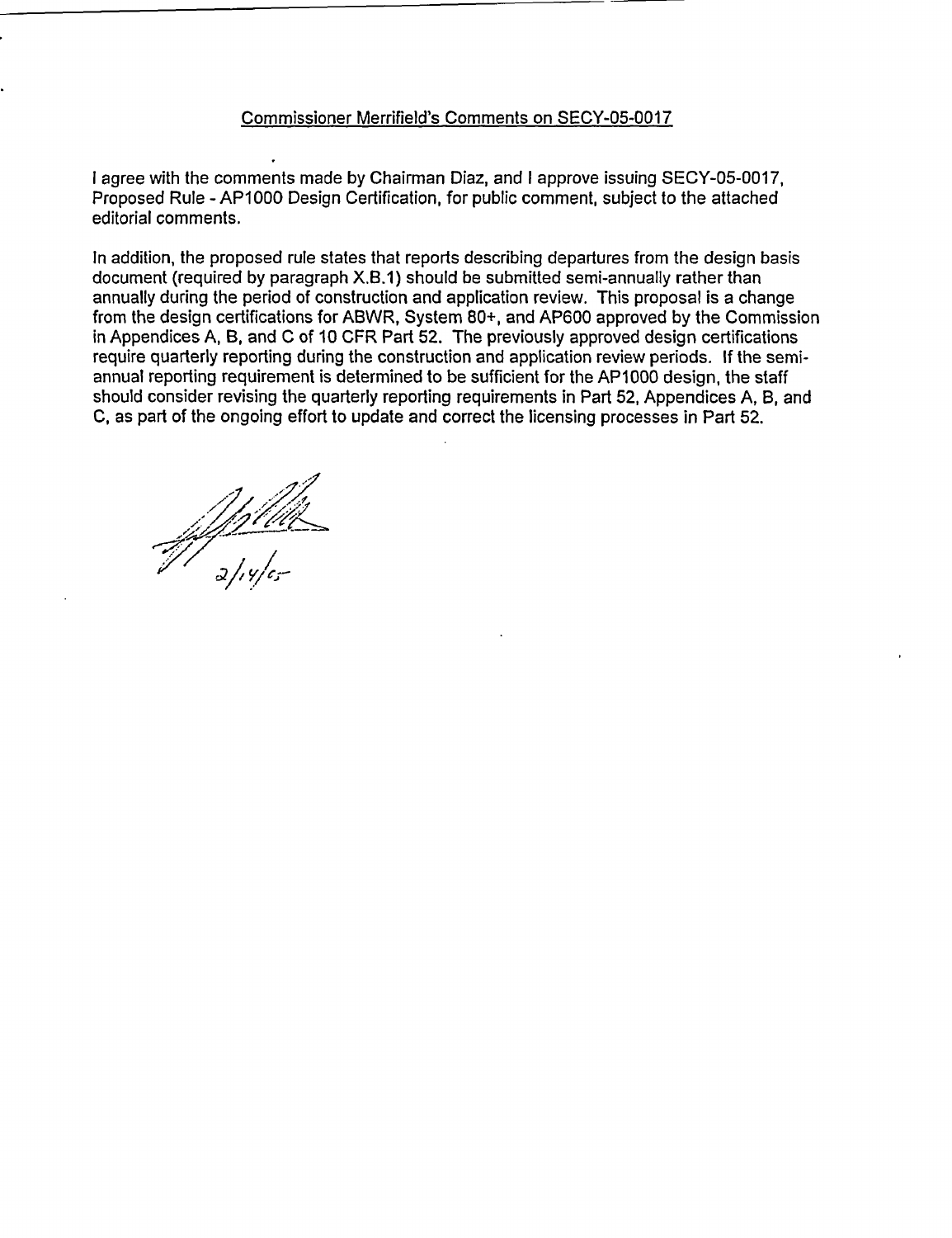A definition of "combined license action items" (COL information), which is part of the Tier 2 information, would be added to clarify that COL applicants who reference this appendix are required to address COL action items in their license application. However, the COL action items are not the only acceptable set of information. An applicant may depart from or omit COL action items, provided that the departure or omission is identified and justified in the FSAR. After issuance of a construction permit or COL, these items would not be requirements for the licensee unless they are restated in the FSAR. For additional discussion, see Section D.

The investment protection short-term availability controls, which are set forth in Section 16.3 of the generic DCD, would be added to the information that is part of Tier 2. These requirements were added to Tier 2 to make it clear that the availability controls are not operational requirements for the purposes of paragraph VIIL.C of this appendix. Rather, the availability controls are associated with specific design features. The availability controls may be changed if the associated design feature is changed under paragraph VlII.B of this appendix. For additional discussion, see Section C.

Certain Tier 2 information has been designated in the generic DCD with brackets and italicized text as "Tier 2\*" information and, as discussed in greater detail in the section-bysection explanation for Section H, a plant-specific departure from Tier 2\* information would require prior NRC approval. However, the Tier 2\* designation expires for some of this information when the facility first achieves full power after the finding required by 10 CFR 52.103(g). The process for changing Tier 2\* information and the time at which its status as arc Tier 2\* expires-is set forth in paragraph VIII.B.6 of this appendix. Some Tier 2\* requirements concerning special preoperational tests are designated to be performed only for the first plant or first three plants referencing the AP1 000 DCR. The Tier 2\* designation for these selected tests would expire after the first plant or first three plants complete the specified tests. However, a COL action item requires that subsequent plants shall also perform the tests or justify that the results of the first-plant-only or first-three-plants-only tests are applicable to the subsequent

X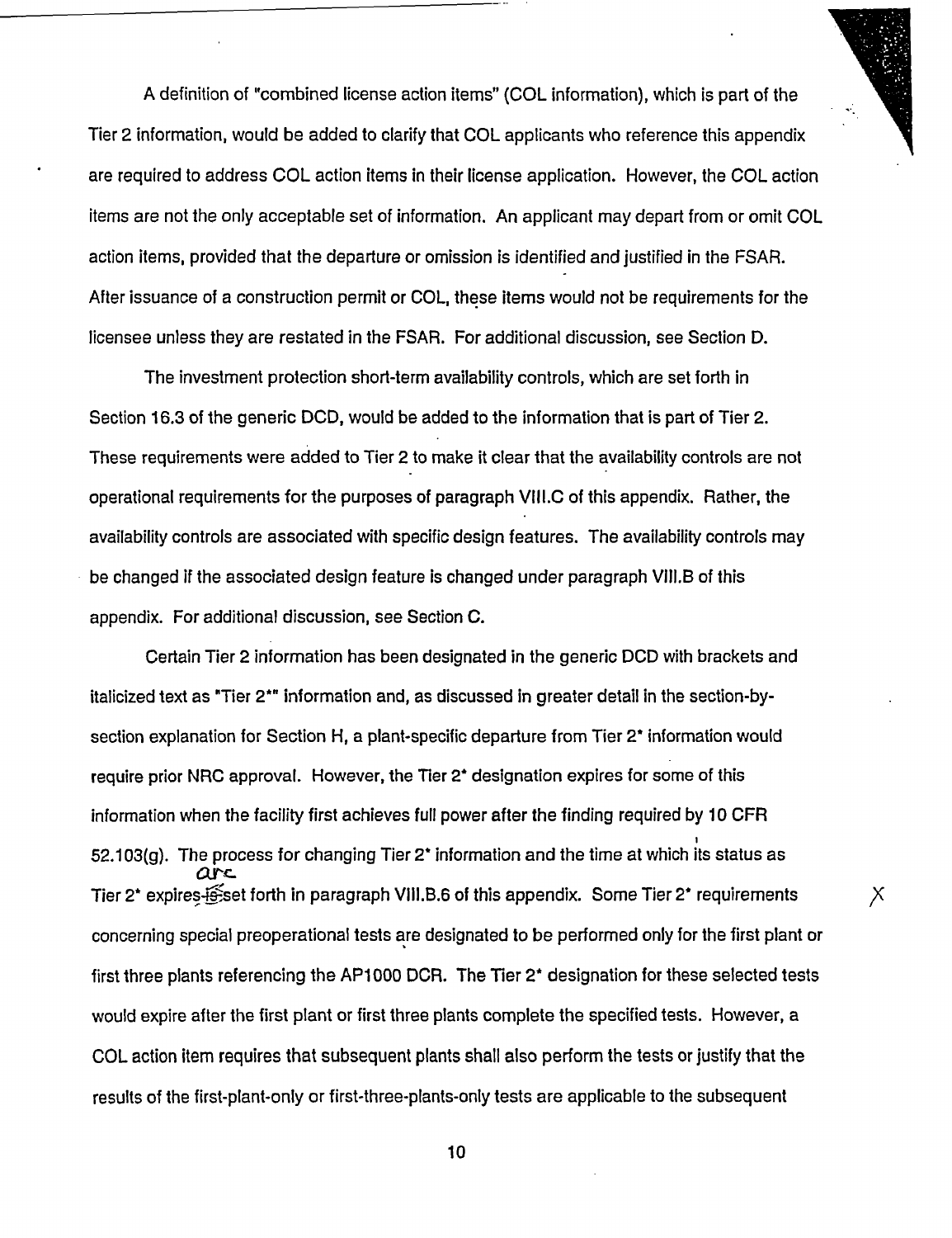plant.

In an earlier rulemaking (64 FR 53582; October 4, 1999), the Commission revised 10 CFR 50.59 to incorporate new thresholds for permitting changes to a plant as described in the FSAR without NRC approval. For consistency and clarity, the Commission proposes to use these new thresholds in the proposed AP1000 DCR. Inasmuch as § 50.59 is the primary change mechanism for operating nuclear plants, the Commission believes that future plants referencing the AP1000 DCR should utilize thresholds as close to § 50.59 as is practicable and appropriate. Because of some differences in how the change control requirements are structured in the DCRs, certain definitions contained in § 50.59 are not applicable to 10 CFR Part 52 and are not being included in this proposed rule. One definition that the Commission is including  $\mathbb{R}$  the definition from the new § 50.59 for a "departure from a method of evaluation," (paragraph Il.G), which is appropriate to include in this rulemaking so that the eight criterion in paragraph VIll.B.5.b of the proposed rule will be implemented as intended.

х

#### C. Scope and Contents

The purpose of Section III of this DCR would be to describe and define the scope and contents of this design certification and to set forth how documentation discrepancies or inconsistencies are to be resolved. Paragraph A is the required statement of the Office of the Federal Register (OFR) for approval of the incorporation by reference of Tier 1, Tier 2, and the generic TS into this appendix. Paragraph B requires COL applicants and licensees to comply with the requirements of this appendix. The legal effect of incorporation by reference is that the incorporated material has the same legal status as if it were published in the *Code of Federal Regulations.* This material, like any other.properly-issued regulation, has the force and effect of law. Tier 1 and Tier 2 information, as well as the generic TS, have been combined into a single document called the generic DCD, in order to effectively control this information and facilitate its incorporation by reference into the rule. The generic DCD was prepared to meet the requirements of the OFR for incorporation by reference (10 CFR Part 51). One of the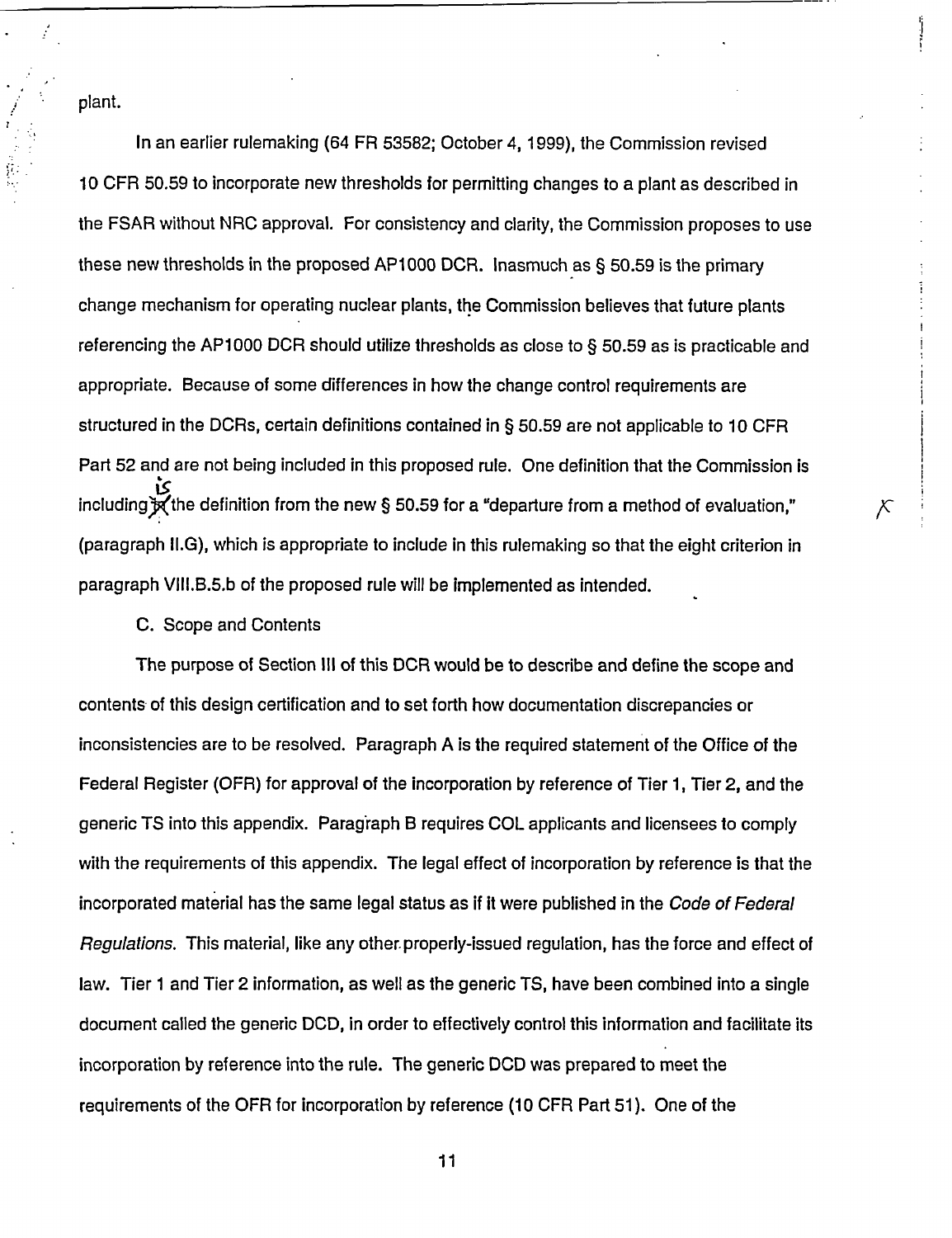The Commission believes that the resolution of severe accident issues should be preserved and maintain in the same fashion as all other safety issues that were resolved during the design certification review (refer to SRM on SECY-90-377). However, because of the increased uncertainty in severe accident issue resolutions, the Commission has proposed separate criteria in paragraph B.5.c for determining if a departure from information that resolves severe accident issues would require a license amendment. For purposes of applying the special criteria in paragraph B.5.c, severe accident resolutions would be limited to design features when the intended function of the design feature is relied upon to resolve postulated accidents when the reactor core has melted and exited the reactor vessel, and the containment is being challenged. The NRC is considering whether to create a definition using this explanation for purposes of using paragraph B.5.c. These design features are identified in Section 1.9.5 and Appendix 19B of the DCD, with other issues, and are described in other sections of the DCD. Therefore, the location of design information in the DCD is not important to the application of this special procedure for severe accident issues. However, the special procedure in paragraph B.5.c would not apply to design features that resolve so-called "beyond design basis accidents" or other low probability events. The important aspect of this special procedure is that it would be limited to severe accident design features, as defined above. Some design features may have intended functions to meet "design basis" requirements and to resolve "severe accidents." If these design features are reviewed under paragraph VIII.B.5, then the appropriate criteria from either paragraphs B.5.b or B.5.c would be selected depending upon the function being changed.

Х

An applicant or licensee that plahs to depart from Tier 2 information, under paragraph VIII.B.5, would be required to prepare an evaluation which provides the bases for the determination that the proposed change does not require a license amendment or involve a change to Tier 1 or Tier 2\* information, or a change to the TS, as explained above. In order to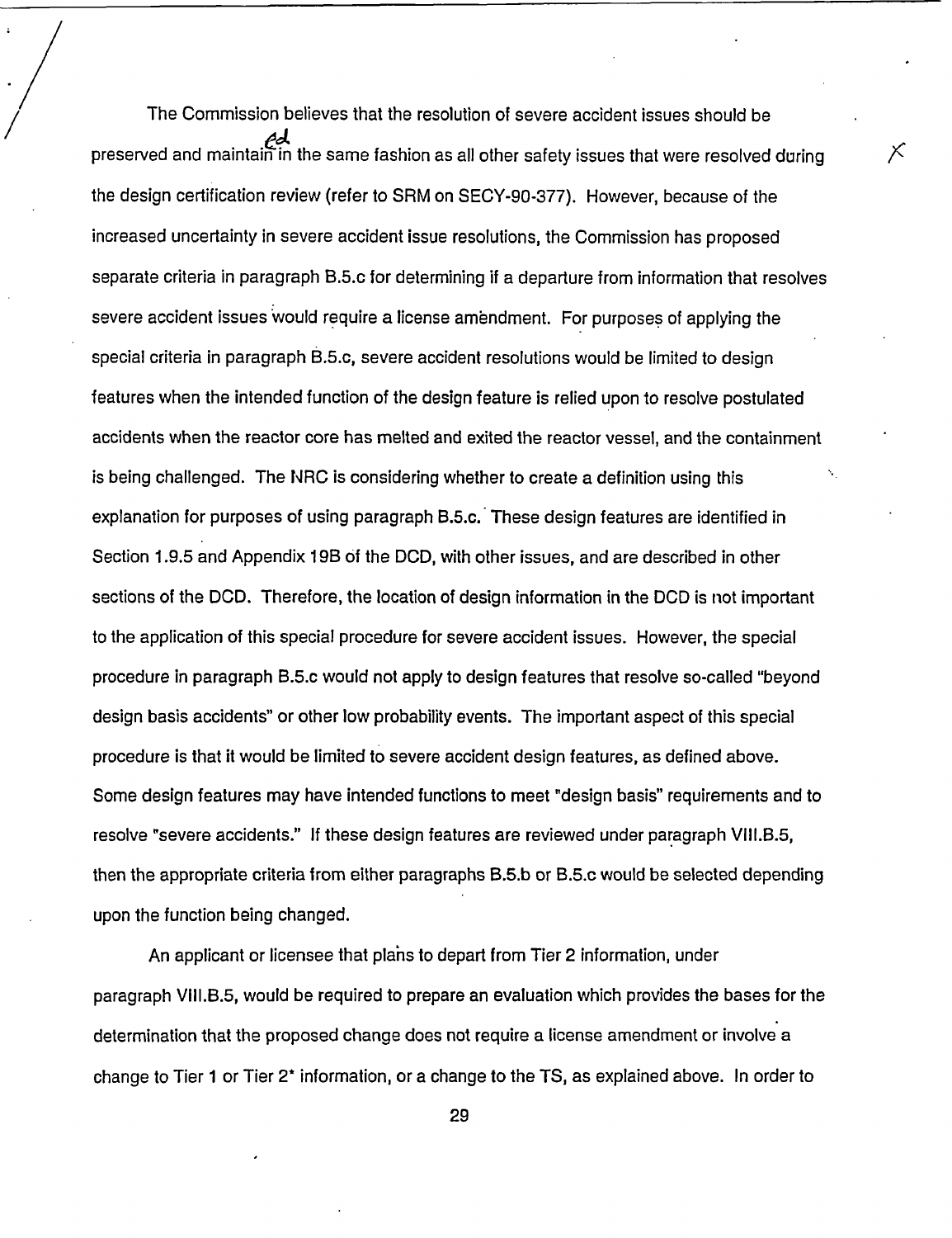learned from subsequent operating experience during its licensing review of the plant-specific TS. The process for petitioning to intervene on a TS or operational requirement would be similar to other issues in a licensing hearing, except that the petitioner must also demonstrate why special circumstances are present (paragraph VIII.C.5).

Finally, the generic TS would have no further effect on the plant-specific TS after the issuance of a license that references this appendix. The bases for the generic TS would be controlled by the change process in paragraph VIII.C of this appendix. After a license is issued, the bases would be controlled by the bases change provision set forth in the administrative controls section of the plant-specific TS.

I. Inspections, Tests, Analyses, and Acceptance Criteria (ITAAC)

The purpose of Section IX of this appendix would be to set forth how the ITAAC in Tier 1 of this design certification rule would  $\delta \vec{\Theta}$  be treated in a license proceeding. Paragraph A would restate the responsibilities of an applicant or licensee for performing and successfully completing ITAAC, and notifying the NRC of such completion. Paragraph A.1 would clarify that an applicant may proceed at its own risk with design and procurement activities subject to ITAAC, and that a licensee may proceed at its own risk with design, procurement, construction, and preoperational testing activities subject to an ITAAC, even though the NRC may not have found'that any particular ITAAC has been successfully completed. Paragraph A.2 would require the licensee to notify the NRC that the required inspections, tests, and analyses in the ITAAC have been completed and that the acceptance criteria have been met.

 $\times$ 

Paragraphs B.1 and B.2 would reiterate the NRC's responsibilities with respect to ITAAC as set forth in 10 CFR 52.99 and 52.103(g)'. Finally, paragraph B.3 would state that ITAAC do

<sup>&#</sup>x27; For discussion of the verification of ITAAC, see SECY-00-0092, 'Combined License Review Process," dated April 20, 2000.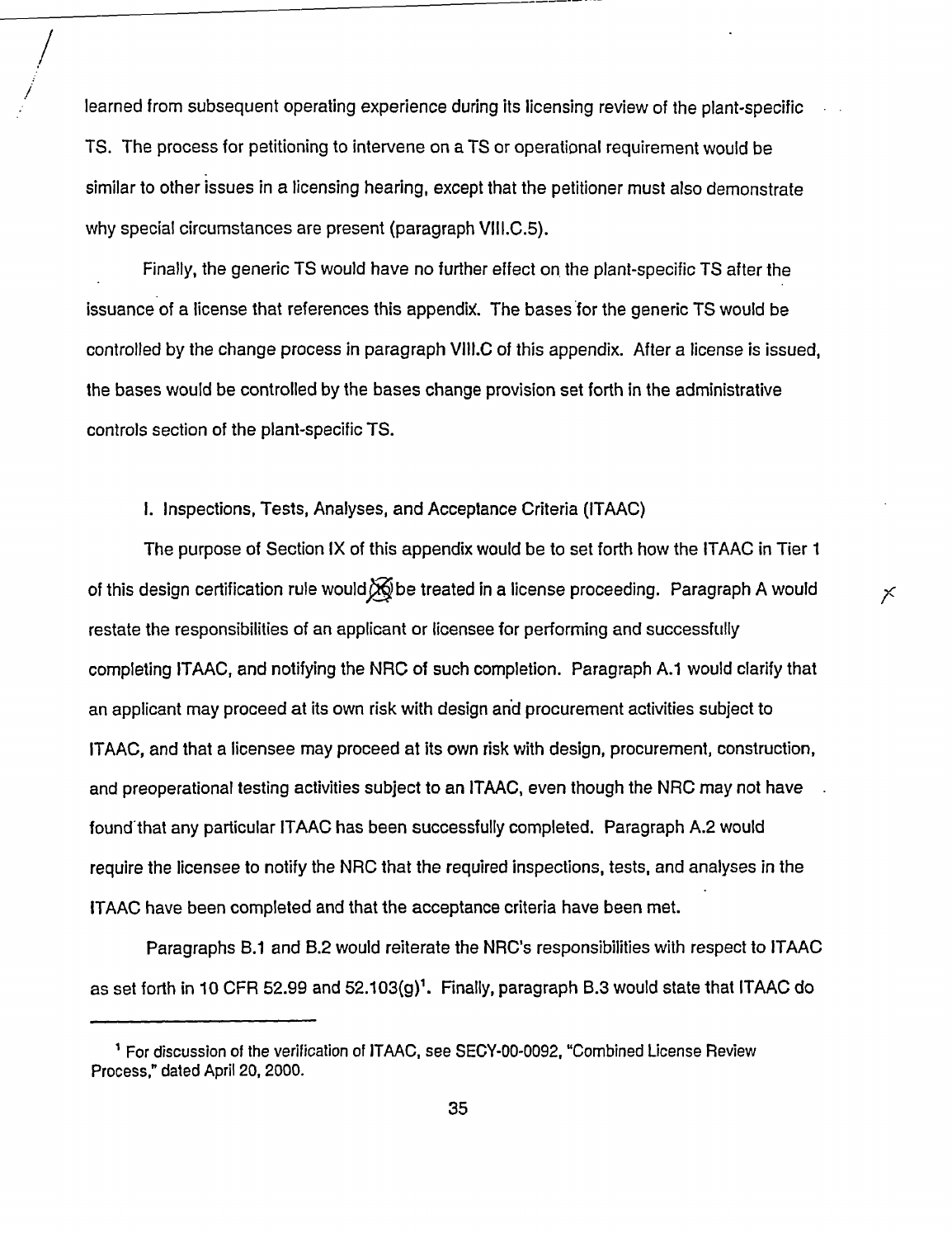Note: Public access to documents, including access via ADAMS and the PDR, has been temporarily suspended, so that security reviews of publicly available documents may be performed and potentially sensitive information removed. However, access to the documents identified in this rule continues to be available through the rulemaking web site at htto://ruleforum.llnl.oov, which was not affected by the ADAMS shutdown. Please check with the listed NRC contact concerning any issues related to document availability.

| Document                                                | PDR. | Web | <b>ADAMS</b> |              |
|---------------------------------------------------------|------|-----|--------------|--------------|
| AP1000 Design Certification Proposed Rule SECY paper    |      | X   | ML043230006  |              |
| <b>AP1000 Environmental Assessment</b>                  |      | х   | ML043230023  |              |
| AP1000 Design Control Document                          |      |     |              | A۵۵.<br>ADAN |
| NUREG-1793, "AP1000 Final Safely Evaluation Report"     |      |     |              | NUMP         |
| SECY-99-268, "Final Rule-AP600 Design Certification"    | х    |     | ML003708259  |              |
| Regulatory History of Design Certification <sup>2</sup> |      |     | ML003761550  |              |

#### V. PLAIN LANGUAGE

The Presidential memorandum entitled "Plain Language in Government Writing"

(63 FR 31883; June 10, 1998), directed that the Government's writing be in plain language.

**Manufacturer** 

The NRC requests comments on the proposed rule specifically with respect to the clarity and Submi<sup>tted</sup> effectiveness of the language used. Comments should be-sent-using one of the methods  $\gamma$ detailed under the ADDRESSES heading of the preamble to this proposed rule.

<sup>&</sup>lt;sup>2</sup> The regulatory history of the NRC's design certification reviews is a package of 100 documents that is available in NRC's (PERR) and in the PDR. This history spans a 15-year period during which the NRC simultaneously developed the regulatory standards for reviewing these designs and the form and content of the rules that certified the designs.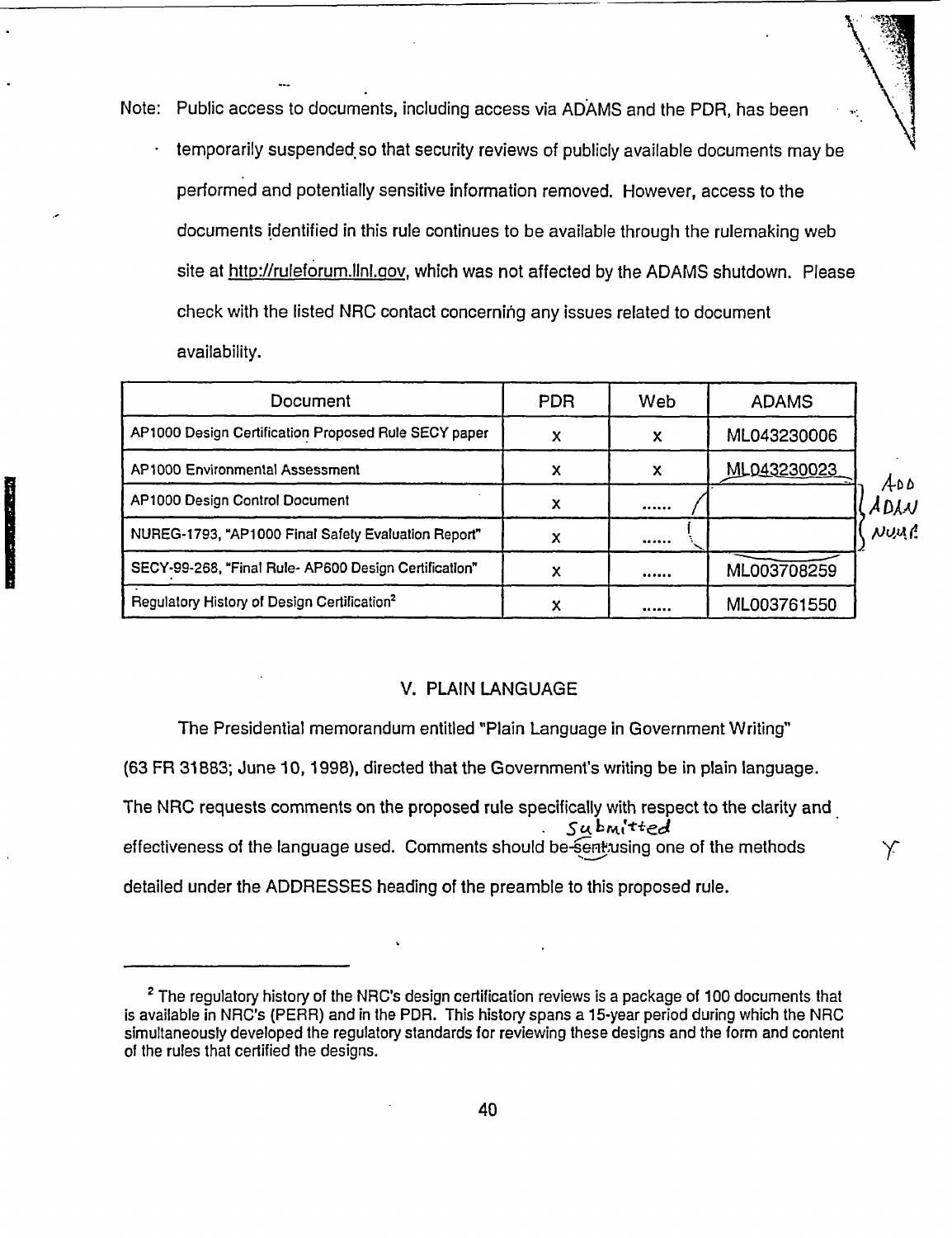In addition, as part of the, environmental assessment for the AP1000 design, the NRC reviewed Westinghouse's evaluation of various design alternatives to prevent and mitigate severe accidents in Appendix 1B of the AP1000 DCD Tier 2. Based upon review of Westinghouse's evaluation, the Commission finds that: (1) Westinghouse identified a reasonably complete set of potential design alternatives to prevent and mitigate severe accidents for the AP1000 design; (2) none of the potential design alternatives are justified on the basis of cost-benefit considerations; and (3) it is unlikely that other design changes would be identified and justified in the future on the basis of cost-benefit considerations, because the estimated core damage frequencies for the AP1000 are very low on an absolute scale. Finally, the Commission concludes that the AP1000 design would not exclude severe accident mitigation design alternatives for a future facility that would prove cost beneficial had they been considered as part of the original design certification application. These issues are considered resolved for the AP1000 design.

The environmental assessment (EA), upon which the Commission's finding of no significant impact is based, and the AP1000 DCD are available for examination and copying at the NRC Public Document Room, One White Flint North, 11555 Rockville Pike, Rockville, Maryland. The NRC has sent a copy of the EA and this proposed rule to every State Liaison Officer and request their comments on the EA. Single copies of the EA are also available from Lauren M. Quinones-Navarro, Mailstop O-4D9A, Office of Nuclear Reactor Regulation, U.S. Nuclear Regulatory Commission, Washington, DC 20555.

ᄌ

#### VlIl. PAPERWORK REDUCTION ACT STATEMENT

This proposed rule contains amended information collection requirements that are subject to the Paperwork Reduction Act of 1995 (44 U.S.C. 3501 et seq). This rule has been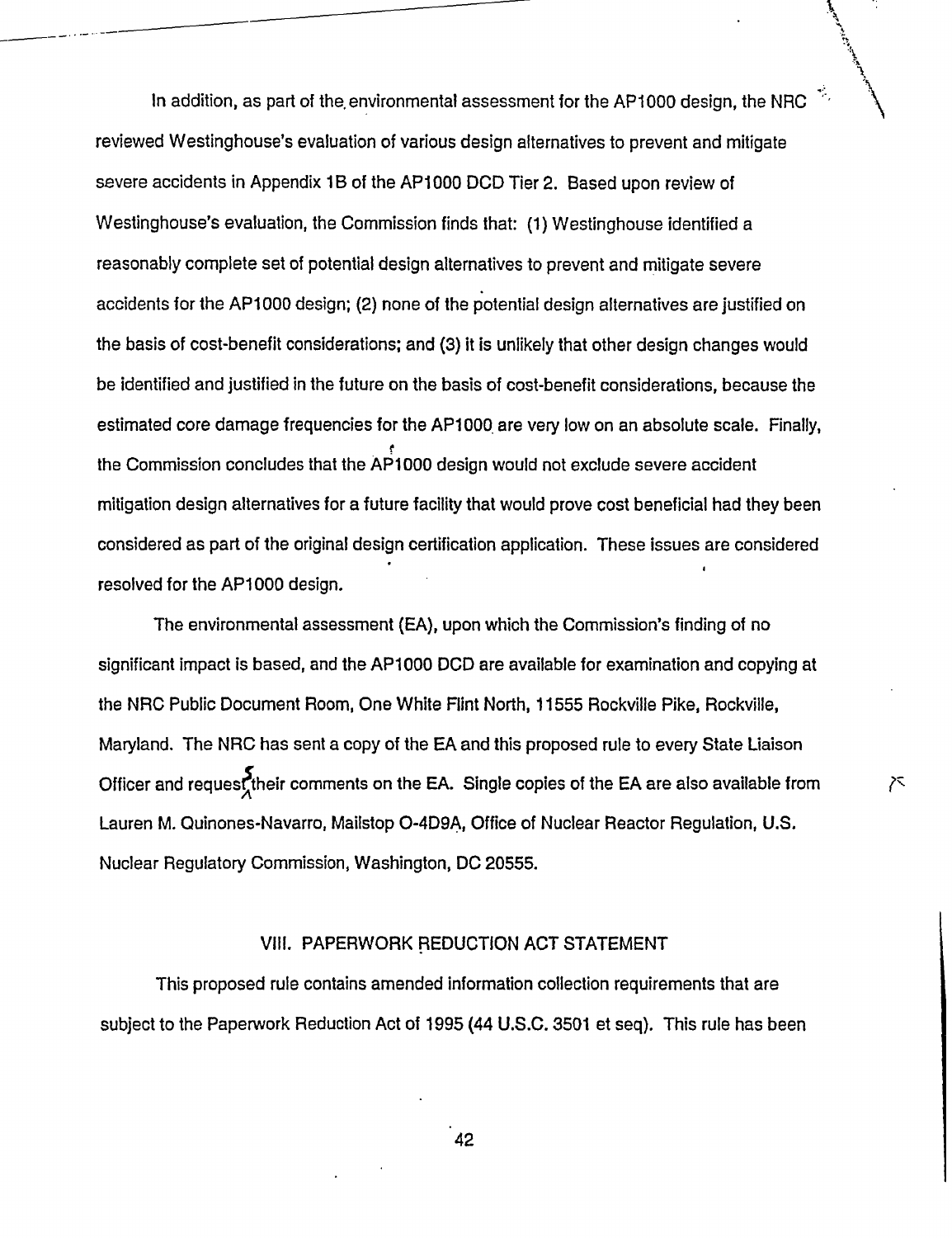(12) Polar Crane Parked Orientation.

(13) Piping design acceptance criteria.

(14) Containment Vessel Design Parameters.

d. Departures from Tier 2\* information that are made under paragraph B.6 of this section do not require an exemption from this appendix.

÷,

C. Operational requirements.

1. Generic changes to generic TS and other operational requirements that were completely reviewed and approved in the design certification rulemaking and do not require a change to a design feature in the generic DCD are governed by the requirements in 10 CFR 50.109. Generic changes that to require a change to a design feature in the generic DCD are  $\sim$ governed by the requirements in paragraphs A or B of this section.

2. Generic changes to generic TS and other operational requirements are applicable to all applicants or licensees who reference this appendix, except those for which the change has been rendered technically irrelevant by action taken under paragraphs C.3 or C.4 of this section.

3. The Commission may require plant-specific departures on generic TS and other operational requirements that were completely reviewed and approved, provided a change to a design feature in the generic DCD is not required and special circumstances as defined in 10 CFR 2.335 are present. The Commission may modify or supplement generic TS and other operational requirements that were not completely reviewed and approved or require additional TS and other operational requirements on a plant-specific basis, provided a change to a design feature in the generic DCD is not required.

4. An applicant who references this appendix may request an exemption from the generic TS or other operational requirements. The Commission may grant such a request only if it determines that the exemption will comply with the requirements of 10 CFR 50.12(a). The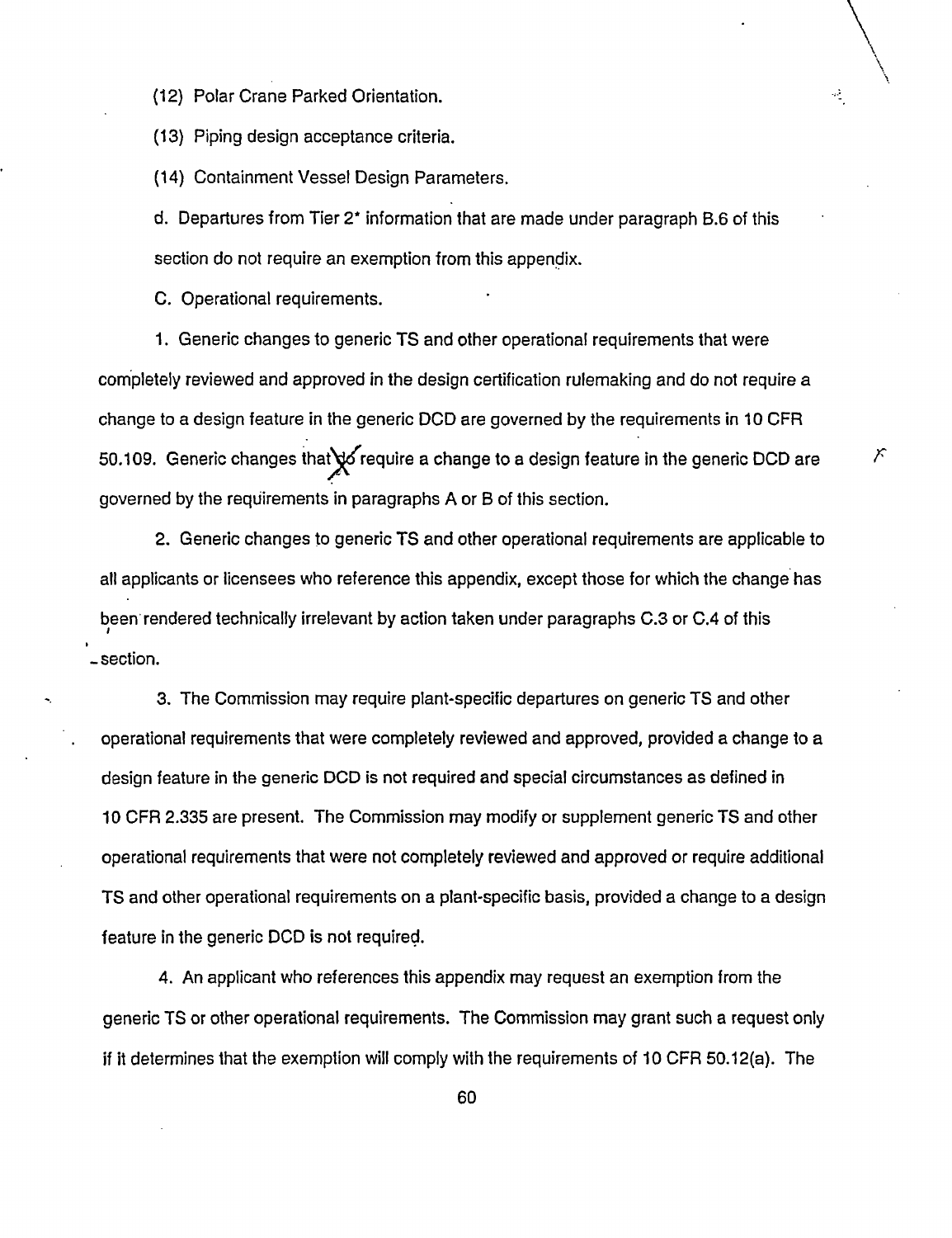## RESPONSE SHEET

| TO:               | Annette Vietti-Cook, Secretary                                       |  |
|-------------------|----------------------------------------------------------------------|--|
| FROM:             | <b>COMMISSIONER JACZKO</b>                                           |  |
| <b>SUBJECT:</b>   | SECY-05-0017 - PROPOSED RULE - AP1000 DESIGN<br><b>CERTIFICATION</b> |  |
|                   | Approved <u>V</u> Disapproved Abstain                                |  |
| Not Participating |                                                                      |  |
| <b>COMMENTS:</b>  | sec additional community.                                            |  |

**DATE** 

Entered on "STARS" Yes / No \_\_

 $\ddot{\phantom{a}}$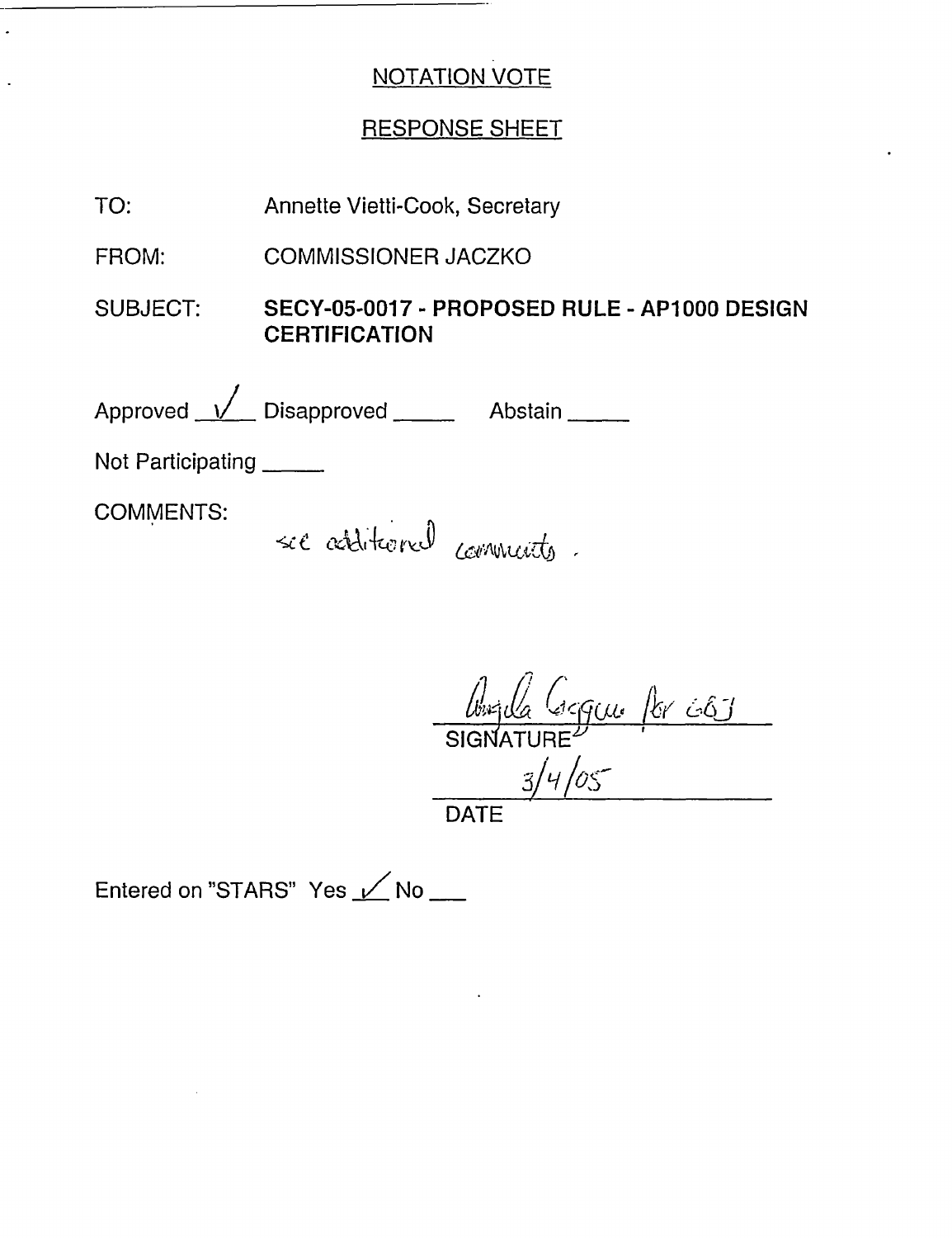#### **Commissioner Jaczko's Vote on SECY-05-0017 Proposed Rule** - **AP1000 Desiqn Certification**

I approve issuing SECY-05-0017, Proposed Rule - AP1000 Design Certification, for public comment, subject to the edits and comments of Chairman Diaz and Commissioner Merrifield, and the additional comments below.

In our post 9/11 environment, security issues have taken on a new level of importance and the NRC has, and is continuing, to appropriately devote a lot of time, energy and resources on the security front. Therefore, I believe it is consistent and crucial to continue, and even increase this focus in our review of new reactor designs. A decision was made not to focus some of these issues here, but from a safety and security perspective, I believe that, in the future, we should make every effort to fully understand and capitalize on the strengths of the new reactor designs. Thus, I look forward to working on this important issue in another venue.

Finally, because this is a rulemaking effort and this proposed rule presents the only meaningful opportunity for public participation in the process, I encourage the Staff here, and in the future, to use "plain english" wherever possible. The more the public is able to understand and meaningfully participate in NRC's rulemaking efforts, the greater the degree of public confidence in our final product.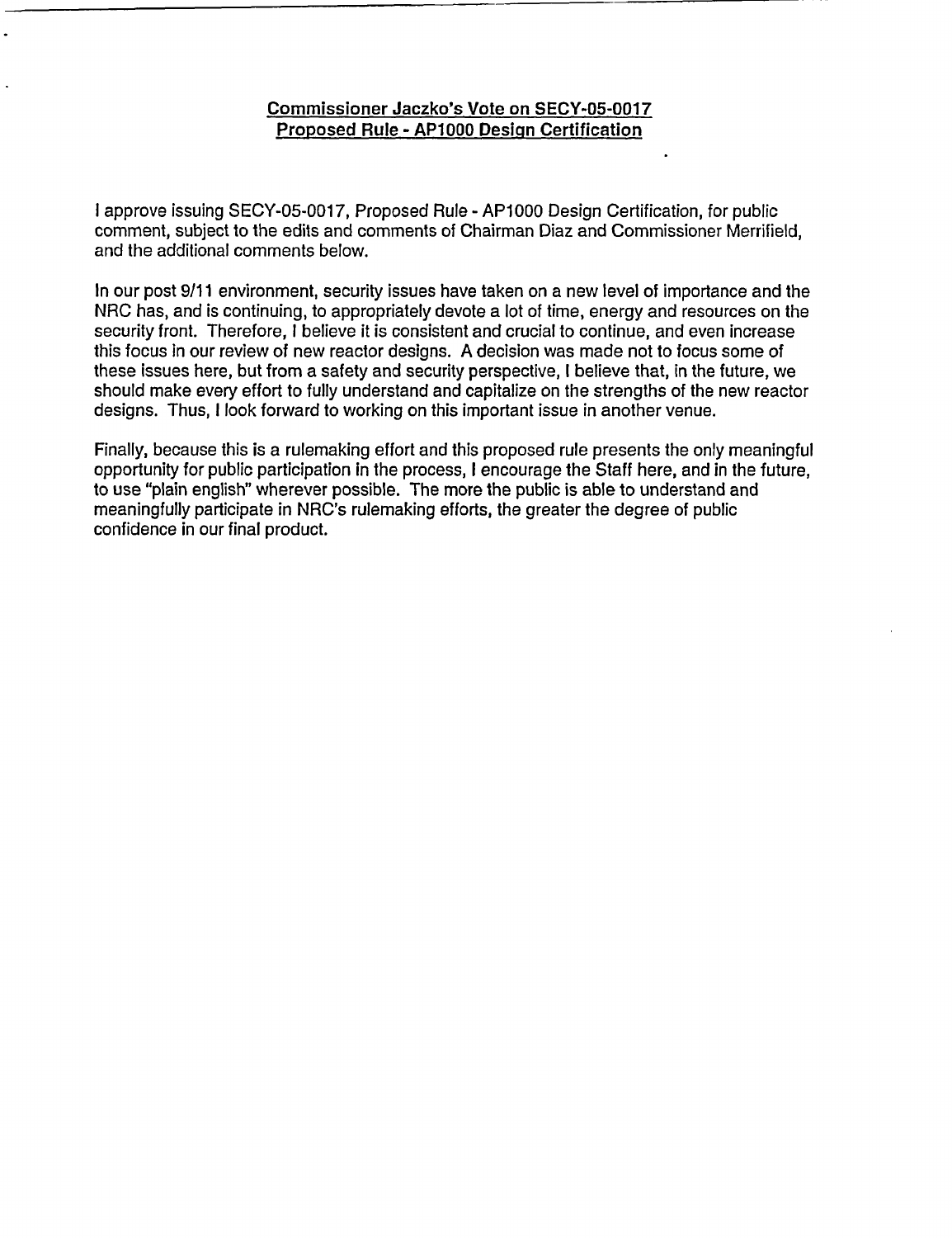and an interesting

## **RESPONSE SHEET**



Entered on "STARS" Yes / No \_\_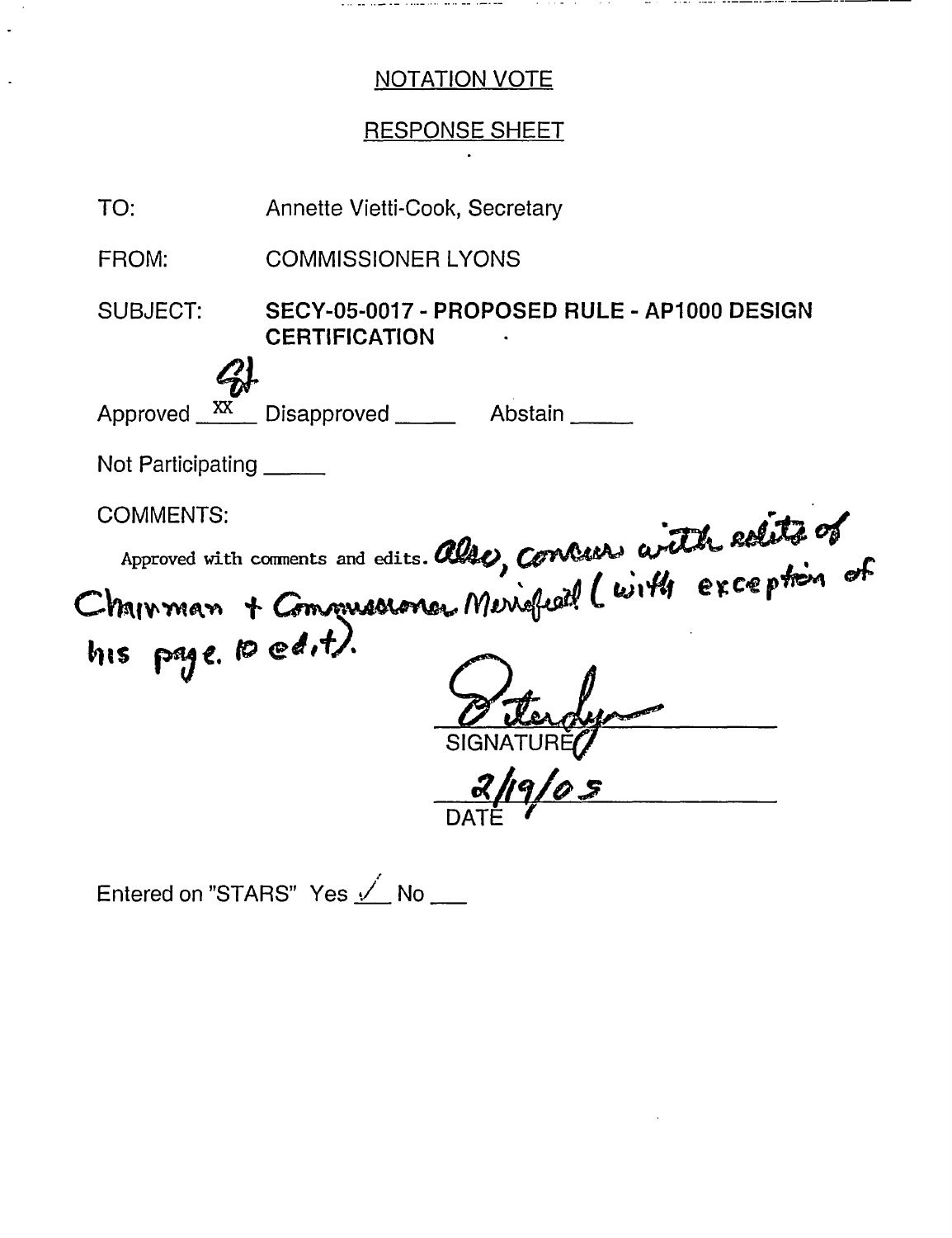# **PROPOSED RULE** - **AP1000 DESIGN CERTIFICATION** In approve the issuance of the issuance of the draft rule for public comment and the staff recommendations of the staff recommendations  $\mathcal{L}_\mathcal{S}$

I approve the issuance of the draft rule for public comment and the staff recommendations contained in SECY-05-0017 and concur with the comments of the Chairman and Commissioner  $\mathcal{T}_{\mathcal{A}}$  The rule language for  $\mathcal{A}$ 

- The rule language for Appendix D, section VIII.6.c(4) (page 59) should be modified to identify the specific AISI standard being referenced.  $\bullet$  $\mathcal{L}$  The attached editorial changes should be made.
	- The attached editorial changes should be made.  $\bullet$

. . . . . . . .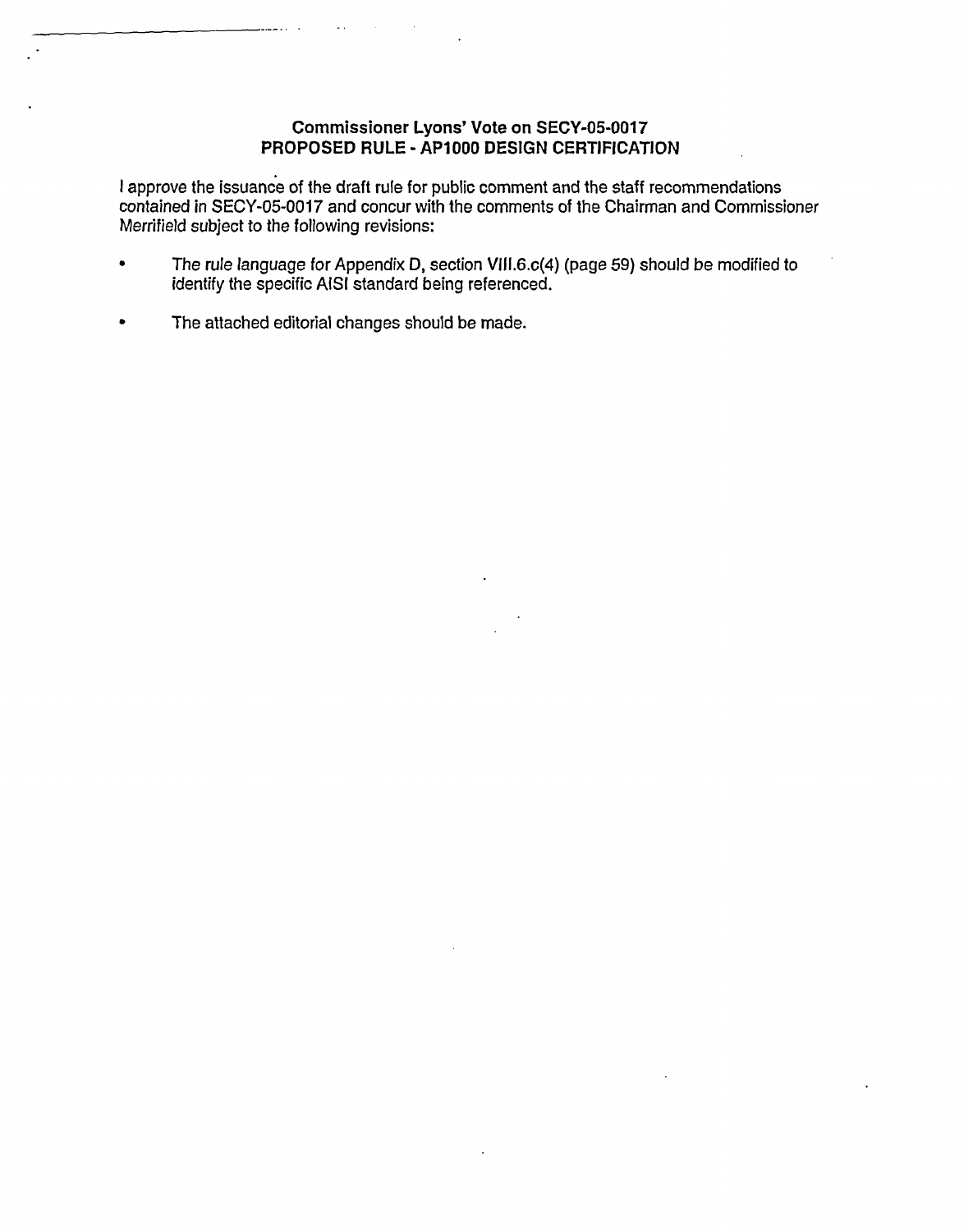plant.

 $\ddot{\Xi}$ 

In an earlier rulemaking (64 FR 53582; October 4, 1999), the Commission revised 10 CFR 50.59 to incorporate new thresholds for permitting changes to a plant as described in the FSAR without NRC approval. For consistency and clarity, the Commission proposes to use these new thresholds in the proposed AP1000 DCR. Inasmuch as  $\S$  50.59 is the primary change mechanism for operating nuclear plants, the Commission believes that future plants referencing the AP1000 DCR should utilize thresholds as close to § 50.59 as is practicable and appropriate. Because of some differences in how the change control requirements are structured in the DCRs, certain definitions contained in § 50.59 are not applicable to 10 CFR Part 52 and are not being included in this proposed rule. One definition that the Commission is Including in the definition from the new § 50.59 for a "departure from a method of evaluation," (paragraph II.G), which is appropriate to include in this rulemaking so that the eight criterion in paragraph V1II.B.5.b of the proposed rule will be implemented as intended.

C. Scope and Contents

 $\mathbb{T}$  The purpose of Section III of this DCR would be to describe and define the scope and contents of this design certification and to set forth how documentation discrepancies or inconsistencies are to be resolved. Paragraph A is the required statement of the Office of the Federal Register (OFR) for approval of the Incorporation by reference of Tier 1, Tier 2, and the generic TS into this appendix. Paragraph B requires COL applicants and licensees to comply with the requirements of this appendix. The legal effect of incorporation by reference is that the incorporated material has the same legal status as if it were published in the *Code* of *Federal Regulations.* This material, like any other properly-issued regulation, has the force and effect of law. Tier 1 and Tier 2 information, as well as the generic TS, have been combined into a single document called the generic DCD, in order to effectively control this information and facilitate its incorporation by reference into the rule. The generic DCD was prepared to meet the requirements of the OFR for incorporation by reference (10 CFR Part 51). One of the